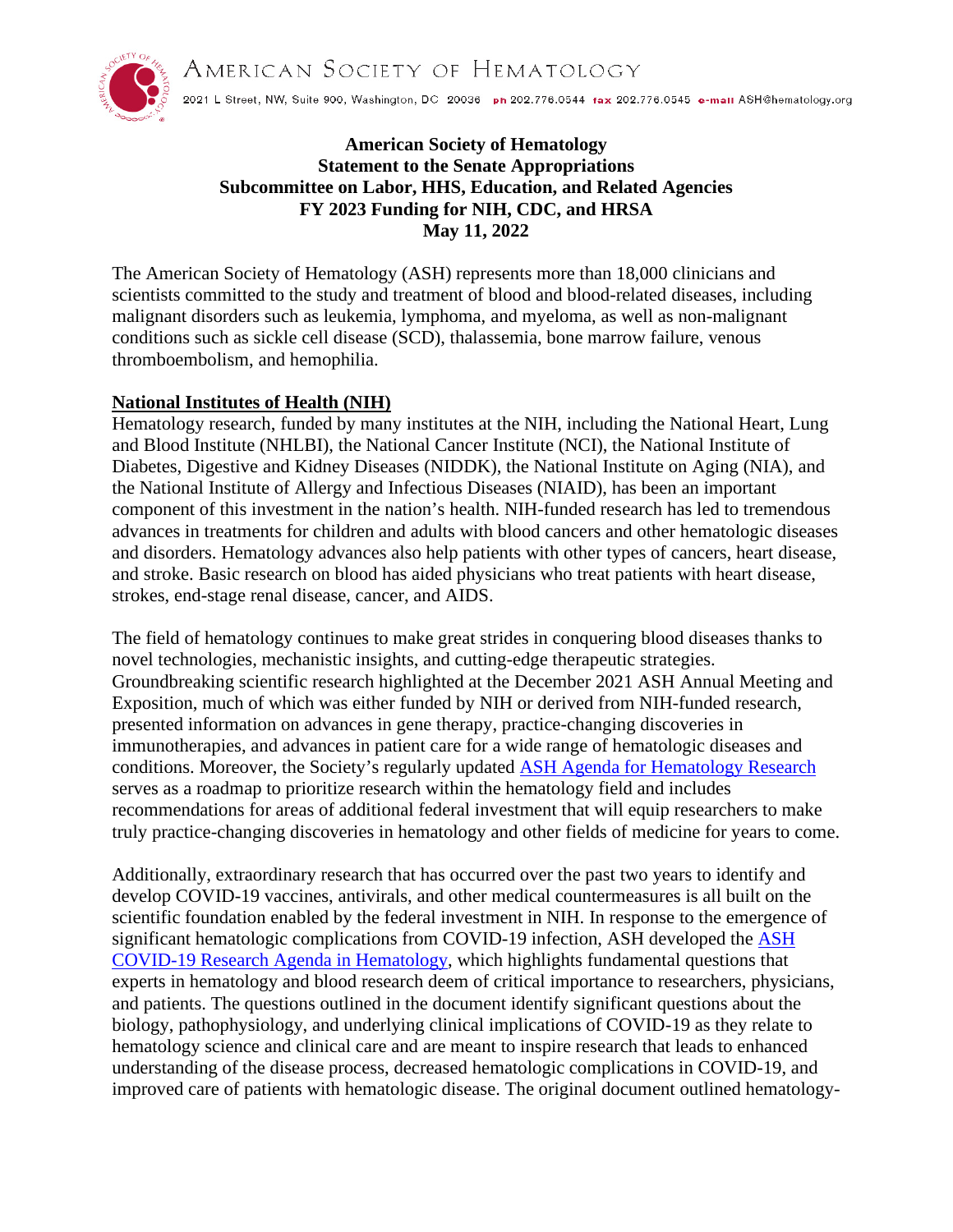### **FY 2023 Statement of the American Society of Hematology Senate Appropriations Subcommittee on Labor, HHS, Education and Related Agencies May 11, 2022**

related basic science and clinical research questions that emerged in the first few months of the pandemic; the research agenda continues to be updated as our understanding of the natural history and treatment of COVID-19 improves.

ASH thanks Congress for the robust bipartisan support that has resulted in seven consecutive years of welcome and much needed funding increases for NIH. For fiscal year (FY) 2023, ASH joins nearly 400 organizations and institutions across the NIH stakeholder community to strongly support the Ad Hoc Group for Medical Research [recommendation](https://www.aamc.org/research/adhocgp/FY23Recommendation.pdf) that NIH receive a program level of at least \$49.048 billion. This funding level would allow for meaningful growth above inflation in the base budget that would expand NIH's capacity to support promising science in all disciplines. ASH also joins the community in strongly urging lawmakers to ensure that any funding for the new Advanced Research Projects Agency for Health (ARPA-H) supplement the \$49 billion recommendation for NIH's base budget, rather than supplant the essential foundational investment in the NIH. In addition, ASH supports the Administration's proposal to supplement NIH's budget with additional mandatory funding to speed the pace of pandemic response and readiness.

## **Centers for Disease Control and Prevention (CDC)**

The Society also recognizes the important role of the CDC in preventing and controlling clotting, bleeding, and other hematologic disorders. This is especially important for improving the care and treatment of individuals with sickle cell disease (SCD).

Sickle cell disease is an inherited, lifelong disorder affecting approximately 100,000 Americans. Individuals with the disease produce abnormal hemoglobin which results in their red blood cells becoming rigid and sickle-shaped, causing them to get stuck in blood vessels and block blood and oxygen flow to the body, which can cause severe pain, stroke, organ damage, and in some cases premature death. Though new approaches to managing SCD have led to improvements in diagnosis and supportive care, many people living with the disease are unable to access quality care and are limited by a lack of effective treatment options.

The *Sickle Cell Disease and Other Heritable Blood Disorders Research, Surveillance, Prevention, and Treatment Act of 2018* (P.L. 115—327) authorized CDC, through its Sickle Cell Data Collection program, to award grants to states, academic institutions, and non-profit organizations to gather information on the prevalence of SCD and health outcomes, complications, and treatment that people with SCD experience. Currently eleven states participate in the data collection program, with data being collected from multiple sources (e.g., newborn screening programs and Medicaid) in order to create individual health care utilizations profiles. Funding through the CDC Foundation has allowed Georgia and California to collect data since 2015; additional CDC Foundation funding, along with discretionary funding from CDC and the Department of Health and Human Services (HHS) and \$2 million in funding provided by Congress in FY 2021 has allowed nine additional states (Alabama, Colorado, Indiana, Michigan, Minnesota, North Carolina, Tennessee, Virginia, and Wisconsin) to begin their data collection programs. These eleven states are estimated to include just over 35% of the U.S. SCD population.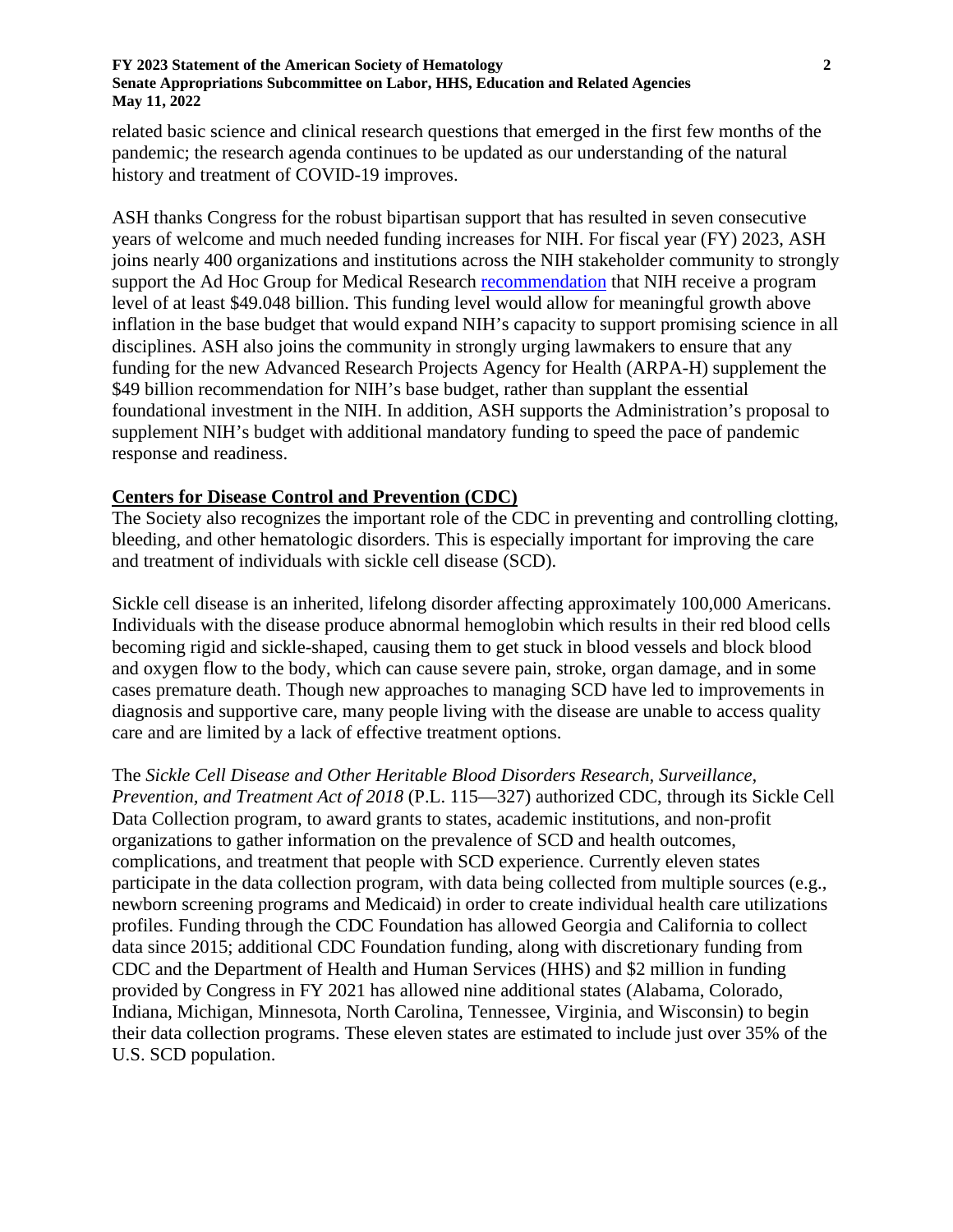### **FY 2023 Statement of the American Society of Hematology Senate Appropriations Subcommittee on Labor, HHS, Education and Related Agencies May 11, 2022**

ASH thanks Congress for the \$3 million provided for the data collection program in FY 2022. This funding will allow CDC to continue to support data collection efforts in all of the states currently participating in the program. ASH also appreciates the Administration's request for \$4.5 million in funding for the program in FY 2023. However, the Society strongly supports providing CDC with at least \$10 million in FY 2023 for the Sickle Cell Data Collection program. This additional funding is necessary to allow the program to continue in the states currently participating in the programs and to also expand the programs to include additional states with the goal of covering the majority of the U.S. SCD population over the next five years.

To further support CDC's sickle cell data collection efforts, ASH urges the inclusion of the following report language under CDC's National Center on Birth Defects and Developmental Disabilities (NCBDDD):

• *Public Health Approach to Blood Disorders/Sickle Cell Disease* The Committee includes \$10,000,000 for the Sickle Cell Data Collection program to allow for data collection and analysis in states currently participating in the program and to allow for expansion to additional states. The Committee encourages CDC to provide technical assistance to additional states with a higher prevalence of SCD, so that they can successfully participate in this grant program to better identify affected individuals in their states and better meet their needs.

Additionally, ASH supports the public health community's request for at least \$11 billion in overall funding for the CDC in FY 2023. Strong funding for CDC is critical to supporting all of CDC's activities and programs, which are essential to protect the health of our communities. In addition to ensuring a strong public health infrastructure and protecting our communities from public health threats and emergencies, CDC programs are crucial to reducing health care costs and improving health. However, due to years of underfunding, many CDC programs have not received the resources that are needed to address the many health challenges we face as a nation. A funding level of at least \$11 billion would build upon the funding increase Congress provided CDC in FY 2022 and strengthen all of CDC's programs.

## **Health Resources and Services Administration (HRSA)**

ASH supports funding for the SCD programs within HRSA's Maternal and Child Health Bureau, including \$9.205 million for the SCD Treatment Demonstration Program (SCDTDP) and at least \$6 million for the SCD Newborn Screening Program, which is part of HRSA's Special Projects of Regional and National Significance (SPRANS) program. The grantees funded by these programs work to improve access to quality care for individuals living with SCD and sickle cell trait. The SCDTDP funds five geographically distributed regional SCD grants that support SCD providers to increase access to high quality, coordinated, comprehensive care for people with SCD, while the SCD Newborn Screening Program provides grants to support the comprehensive care for newborns diagnosed with SCD. ASH also supports the inclusion of language in the report accompanying the FY 2023 appropriations bill recognizing the importance of the Sickle Cell Disease Treatment Demonstration Program in supporting the growth of comprehensive sickle cell disease centers:

• *Sickle Cell Disease Treatment Demonstration Program*